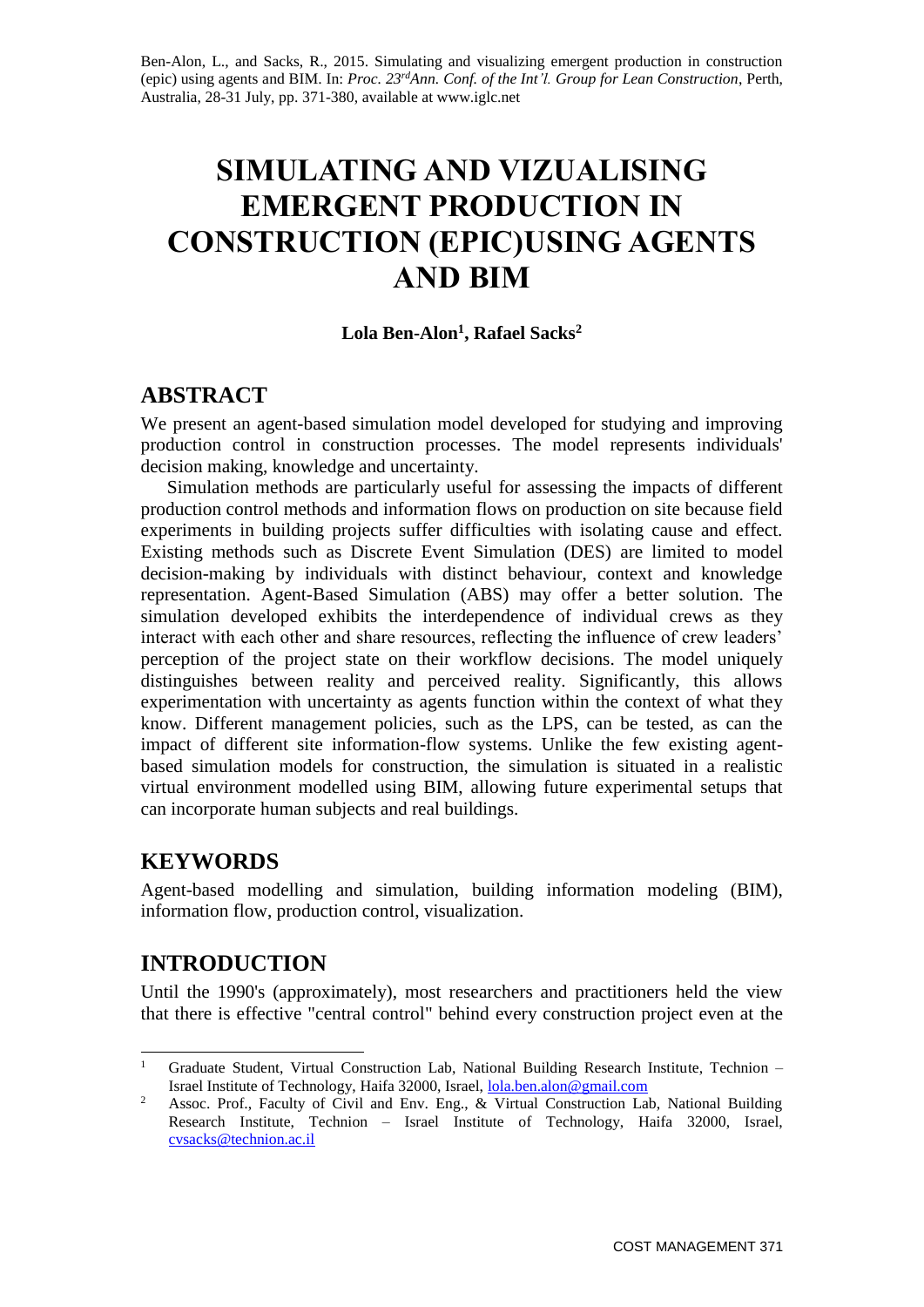production level. The traditional approach supported implementing "central control" in production, in which a detailed construction plan and schedule are created in advance based on well-defined resource and temporal constraints (Morris, 1997; Hendrickson, 1998). Once a plan was created it was assumed that the project would (or should) evolve according to the plan and that interaction of construction crews and individuals would have a minimal impact on this evolution. Conversely, recent thinking suggests that production in construction may be better understood as emergent, dependent on the individual motivations and behaviours of individual crews and workers. Laufer (1997) emphasized the role of dynamism and uncertainty and therefore inherent inability of pre-planned control systems in construction, offering a set of principles for simultaneous management. Lean construction has highlighted the impact of variation in production due to misalignment of the flows of materials, crews, information, equipment and information, and the lack of management of space and external factors (Koskela, 2000).

Whereas the school of 'determinate' or 'central control' thinking pursued research to develop and refine tools based on the Critical Path Method (Antill, 1990; Lu and Li, 2003), lean construction researchers exploring production systems found simulations more appropriate. Given the availability and accessibility of Discrete Event Simulation (DES), this has been the research tool of choice (Tommelein, Riley and Howell, 1999; Esquenazi 2002; Schramm, et al., 2007; Sacks, Esquenazi and Goldin, 2007; Brodetskaia, Sacks and Shapira, 2012). DES tools such as STROBOSCOPE and CYCLONE have provided general and special purpose frameworks for simulating construction operations and construction management processes (Martinez, 1996).

However, when modelling construction work using a DES, workers are not modelled as individual entities with individual properties; rather they are treated as homogeneous resources with variation that is predetermined (usually defined by simplified, fixed probability distributions) (e.g. Brodetskaia, Sacks and Shapira, 2012). Construction crews are represented by static "machines" located along the production line, while the construction products (locations or spaces) are represented as dynamic "products" which move along the production line from one 'crew' to another. Significantly, the entities (workers, crew leaders, subcontractors, etc.) are not utility driven and lack any autonomous decision-making mechanism (Sawhney, et al., 2003; Watkins, et al., 2009). In general, the DES models have limited ability to model decision-making by crew leaders who have distinct individual behaviour that varies according their context: knowledge, perception of given conditions, commercial terms of their subcontractor employer, material supply policies, etc.

Howell (1999) points out that lean construction methods tend to shift the focus toward decentralized control, suggesting that events could be better explained based on the agent-based concept, which enables decentralization of the production. Sacks and Harel (2006) used game theoretic approaches in order to study subcontractor resource allocation behaviour, while emphasizing the need to adopt decentralized methods of control in managing projects. Thus the need arises to explore and test the possible utility of an emergent, self-organized mode of production control on a construction site. Agent-Based Simulation (ABS) (Macal and North, 2005) appears to be the most appropriate simulation tool for the task.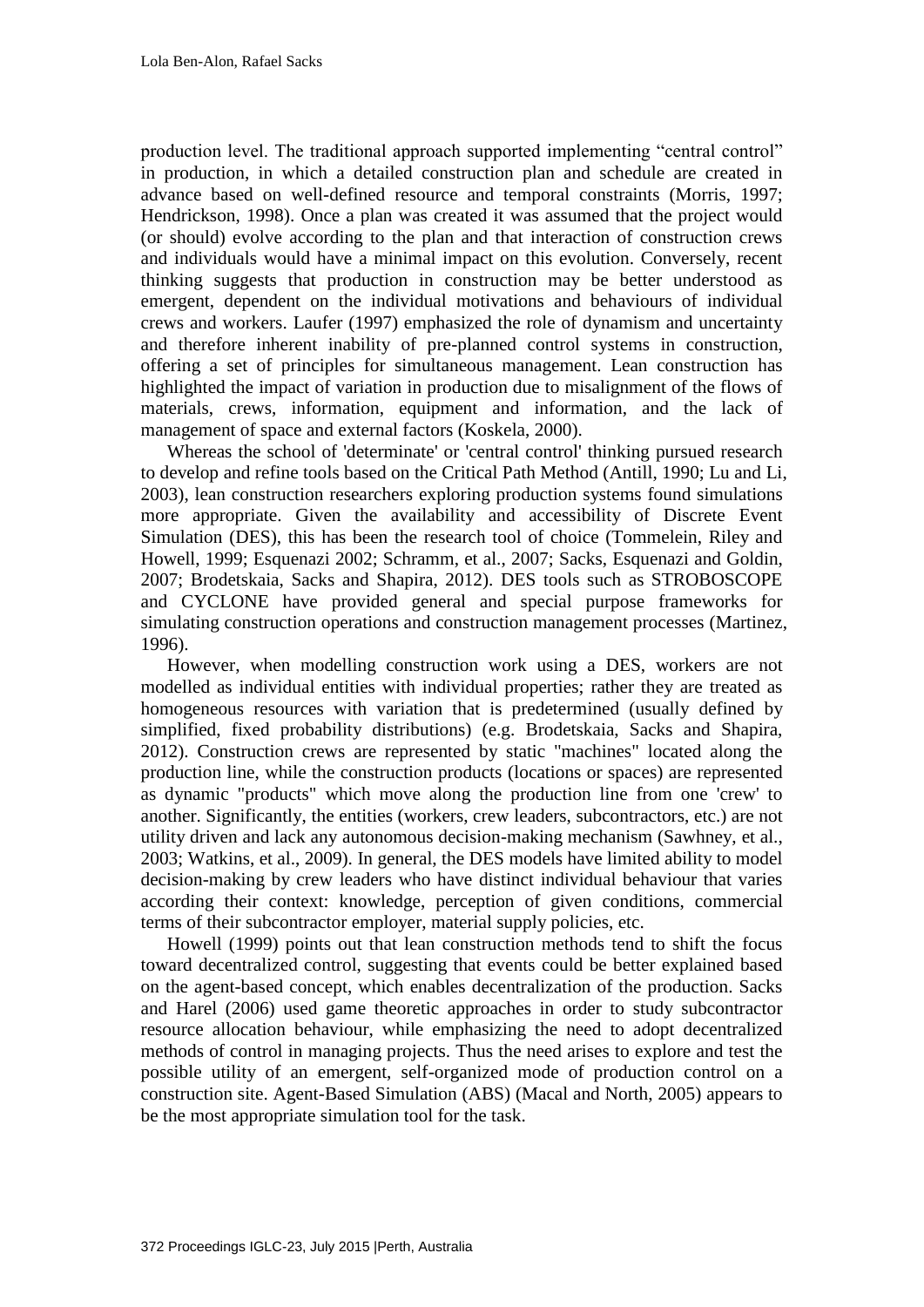There have been a few attempts to use ABS to model the behaviour of individual construction entities. Some have focused on the flow of construction equipment rather than on the workers (e.g. Kim and Kim, 2010), and most use highly simplified virtual environments represented as planar grids and agents with limited decision-making mechanisms (e.g. Sawhney, et al., 2003; Watkins, et al., 2009; Lahouti and Abdelhamid, 2012).

The underlying production principle of this work is that self-organization in construction situations may give rise to decentralized, distributed, self-healing systems, which may yield productive work-flow. The envisaged emergent mode functions through interactions between individual crews as they flow through the project and communicate with the other crews, the site administration, and use a Building Information Model (BIM) that describes both the process and the product. The ABS tool described in the following sections is intended to provide researchers a multi-agent-based simulation system to evaluate different production control methods in construction, including systems designed to exploit self-organization. The system aims to mode individuals' decision making under uncertainty and the quest for information as well as the execution of work.

# **METHOD**

The research method was to design a new experimental setup (the ABS model), devise validation tests, implement the simulation as a software tool, and validate the tool using the prescribed tests. The simulation method implements a "bottom-up" approach to model the interactions between individual agents. Agents were programmed with decision making rules and utility functions and applied to a 'to-bebuilt' environment represented using BIM. The rules and utility functions were based on knowledge of construction work processes and behaviour parameters acquired through field interviews and observations of site superintendents and trade crew leaders. By varying behavioural and situational parameters of the individual agents, such as reliability and consistency in adhering to plan, it was possible to generate aggregate system performances and outcomes similar to those observed in building projects on construction sites and to validate the system using scenarios with predictable outcomes.

# **SIMULATING EMERGENT PRODUCTION IN CONSTRUCTION (EPIC)**

The EPIC simulation model was designed for researchers to experiment with different production control regimes. It allows them to evaluate the emergent flow of work and labour according to conditions established using behavioural and environmental parameters set by the researcher. There are two types of agents: subcontractor crews, modelled by 'crew leader' agents, and site managers ('superintendent' agent). Crew leader agents make decisions about their movement and work within the site according to their perception of the state of the project and their expected utilities. Each run of the simulation results in comparable outputs, such as the flow line of the project and time distribution charts.

Modelling the information known to each agent individually and their relative confidence in the certainty of that information is a central feature of the EPIC system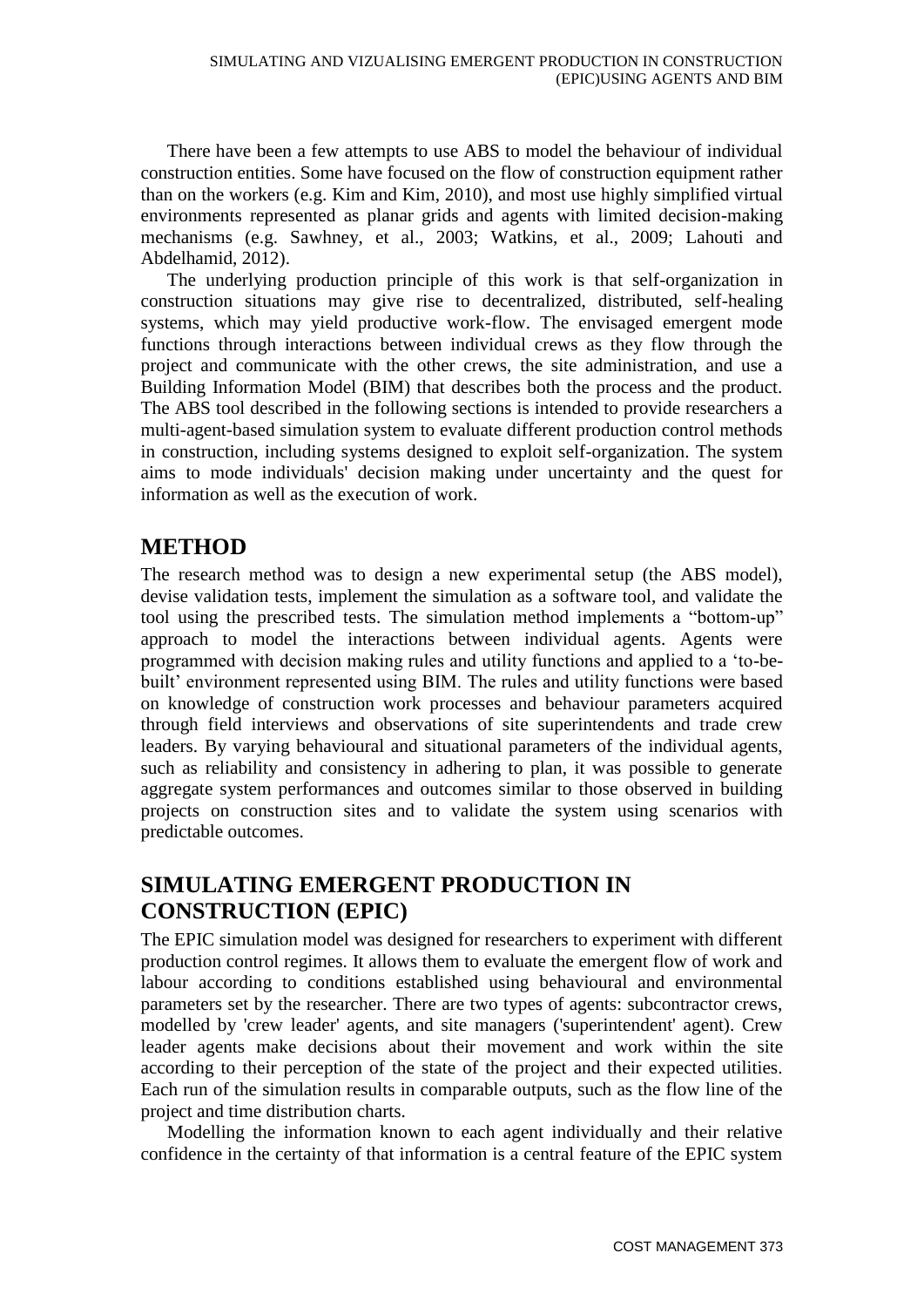because many of the candidate production systems that will be tested are decentralized and expose subcontractors to project state information in different ways. Agents acquire information as they move through work locations (represented using a BIM model), and meet other agents. The agents calculate the expected production rate as a function of their trade crew size, the congestion in the intended work locations, and the expected quantity of work, all based on their perceived or current information. They then make decisions considering both the current work plan and the potential utility. The crew leaders' utilities, and thus their decisions, are dependent on the expectations of both their employer (the subcontractor company) and the site manager (the superintendent).

The steps required to develop the simulation were:

- *1.* Field study to observe and formulate the behaviour of the different agents.
- *2.* Development of the detailed decision making model.
- *3.* Implementation of the experimental simulation tool according to the observations and the constructed model.
- *4.* Validating the tool by through test simulations of predictable scenarios.
- *5.* Experimentation with simulations of unpredictable scenarios.

#### **FIELD STUDY**

The knowledge needed to define the agents' behavioural algorithms was collected through in-depth interviews of 13 construction employees (subcontractors, crew leaders and superintendents) engaged in finishing works in four high-rise tower projects. Data for production rates, material consumption quantities and other parameters was collected at the same time. The most interesting observations from the interviews were the following:

**Economic Utility Function**. Crew leaders take into account their employer's perceived profitability, attributing importance to the subcontractor's economic utility.

**Maturity Factors**. The perceived maturity of a certain work package, according to the crew leaders, was observed to increase whenever there were sufficient clear design information, available sufficient materials and equipment, and the space is ready in terms of pre-work. They intuitively understood and acted on their perceptions of the maturity of the work packages.

**Reliability of Information**. The actual maturity of the pending works and their scope often differ from the superintendents' and/or the crew leaders' perceptions of the maturity and scope.

**Working Prior to Receiving Design Information**. Crews are often sent by the superintendent to perform work where design information is still missing, with the intent to prevent further delays in subsequent trades. This often causes re-entrant flow and re-work.

**Leaving Small Parts of Work Packages for Later Completion**. Crew leaders tend to prefer to maintain productivity, leaving small parts of work packages that have lower than average productivity for later completion.

**Conflicting Instructions**. Crew leaders are employed by the subcontractor, their direct employer, whereas in their day to day routine they are subject to the superintendent, the manager nominally in charge of production on the construction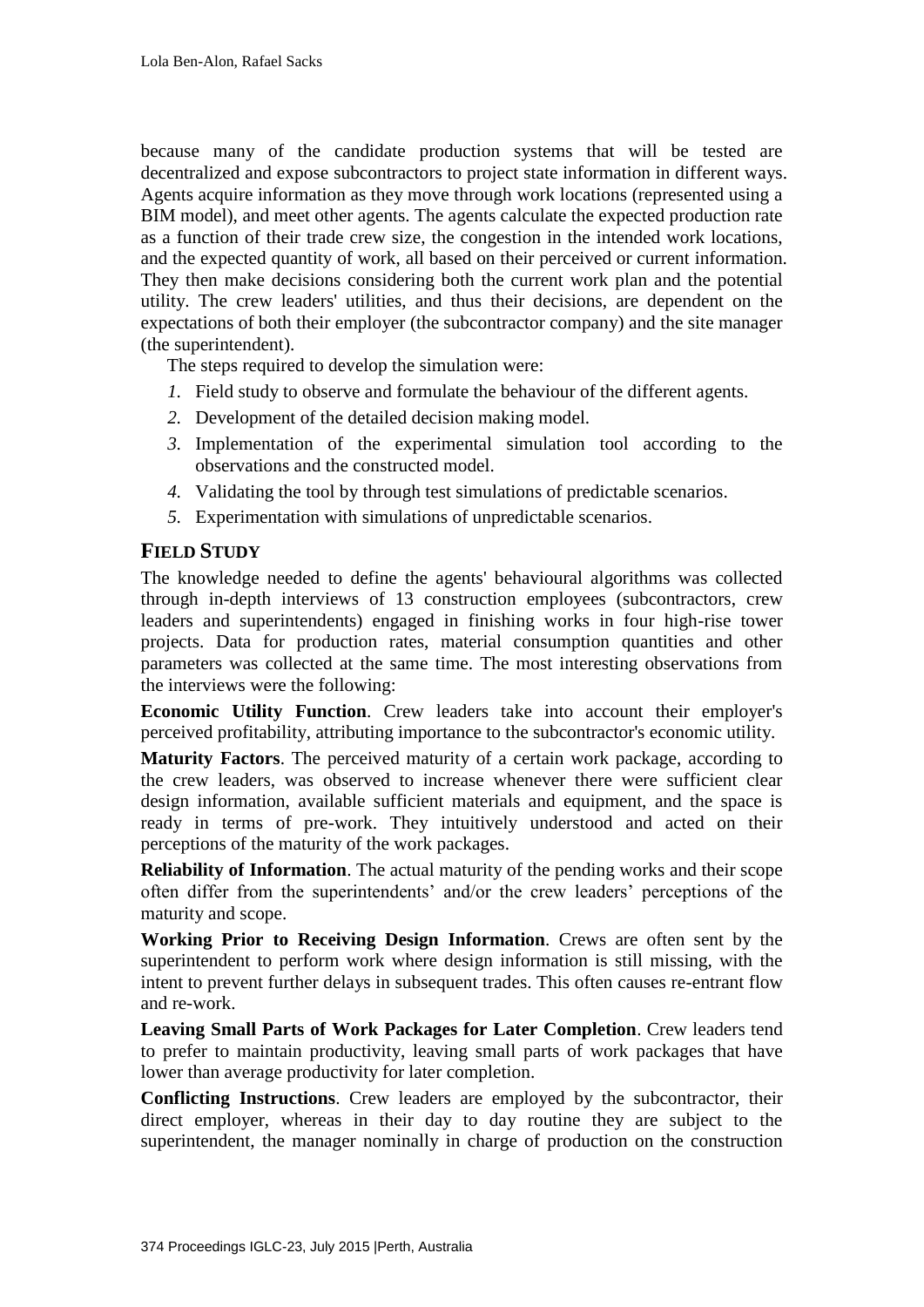site. Under these circumstances (having two sources of authority), crew leaders often find themselves conflicted as to which tasks should be performed at any given time. In day to day practice, crew leaders deliberate whether to prefer the subcontractor's utility or the superintendent's instructions.

**Primary Decision Outcomes**. When faced with the option of what to do next, crews chose between four main paths: to select a new task and begin work, to continue working on their current task, to wait for work to become available, to gather information (where certainty was low concerning the project state), or to abandon the construction site.

### **DECISION MAKING MODEL**

The agents' behaviour was modelled using Behaviour Trees (BT), an Artificial Intelligence (AI) technique for modelling decision making used in commercial games. Behaviour trees allow simple and scalable solutions for editing logic. Processing begins from a root node and child nodes are evaluated from left to right in order of priority. From the interviews with the crew leaders, the following routine was observed and modelled as a crew leader agent BT:

**Sensory System** (sight of other objects and agents).The agents exchange information while meeting (coming in contact with) the superintendent agent. Moreover, the crew leader agents copy actual information observed in their surroundings.

**Perform Work in the Chosen Location**. Working activity will occur if all the sufficient conditions are held: Presence of materials, availability and that there is still some amount of work to be completed.

**Select Where to Work**. If working activity fails, then the agent will evaluate its future utility from all available work packages. This node incorporates a utility function derived from the work of Sacks and Harel (2006) but modified to account for perceptions the maturity of different pre-conditions.

**Gather Information Regarding the Maturity of the Different Work Packages**. If the work selection activity fails, and certainty towards available work packages is low, then the crew leader agent will try to gather information. The information gathering activity may be done be several communication methods: by going physically to the working location to collect the information, or by requesting information from the superintendent.

**Wait at the Construction Site**. When gathering information fails (for instance if the certainty of low utility is high, but the time until a high utility work package will become available is shorter than the appropriate parameter), then the agent will wait.

**Abandon the Construction Site**. Finally, the agent will choose to abandon the construction site if waiting activity fails. Failure of waiting activity may occur if the time until a mature work package is long. In future models, abandonment may also occur if a work package with sufficiently higher utility is available on an alternative project.

### **IMPLEMENTATION OF THE EPIC SIMULATOR**

The full-scale ABS model was implemented in the UNITY 3D game engine. One of the novel features of the simulation is the ability to reflect the influence of project state perception on crew leaders' workflow decisions. The BIM model objects each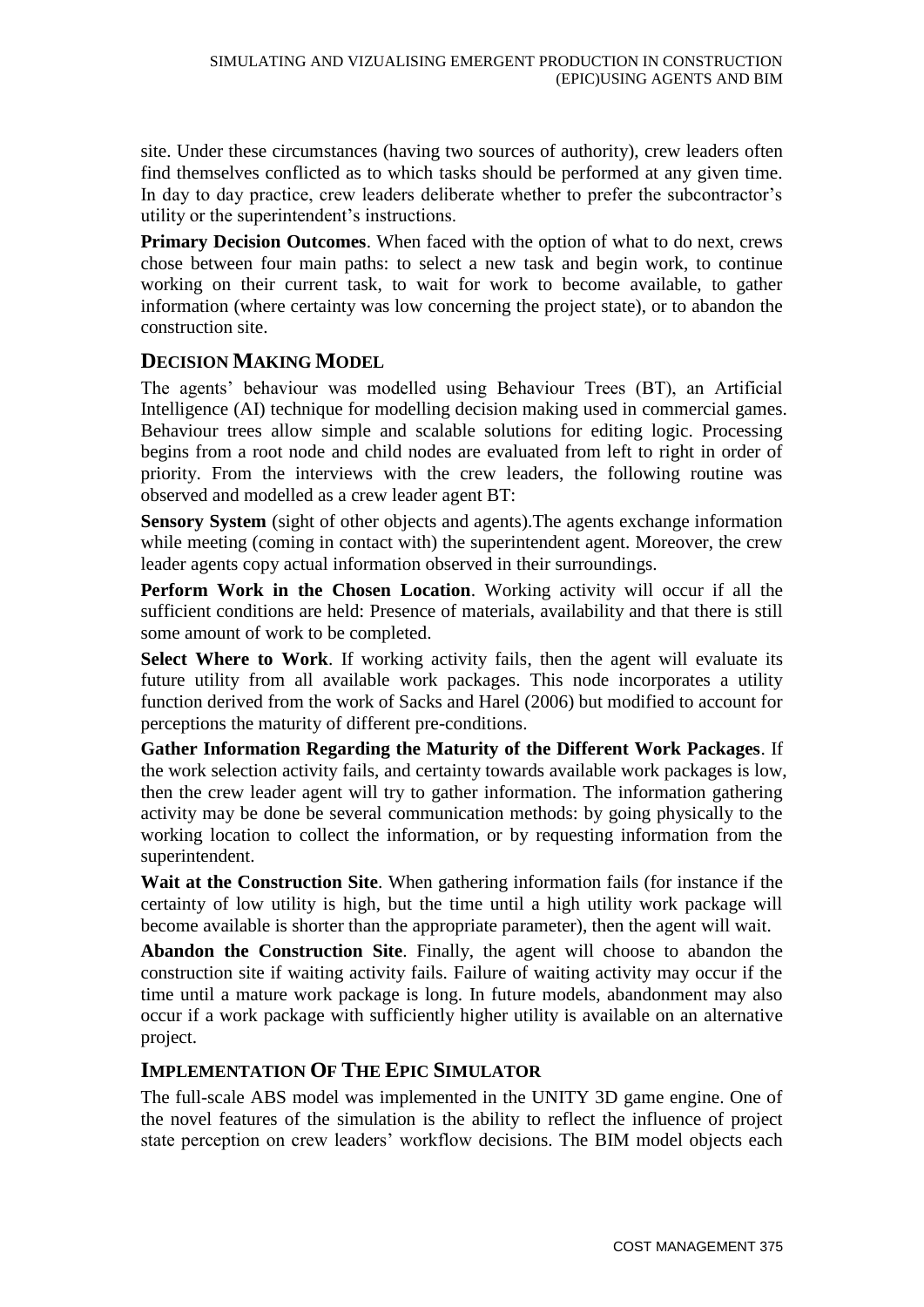have a property that reflects their state of completion through the performance of work on them for each trade. A separate Excel table, also with cells for the state of completion of each BIM element for each trade, is maintained for each crew leader agent. At any given time during a simulation run, a crew leader's table reflects the 'knowledge' of that crew leader about the project state, which may or may not be the same as the actual state. Crew leader's decisions are made on the basis of their own knowledge table. Their tables are updated by mechanisms that can be controlled by the researcher: through interaction with the supervisor, through meetings such as LPS, or by 'seeing' the physical state when present in a location. An artificial 'full information' state can be modelled by copying the BIM object property values to the crew leaders' knowledge tables whenever they are changed.

Thus different management policies, such as the LPS, can be tested, as can the impact of different site information-flow systems. The model reflects the reliability of information, and distinguishes between reality and perceived reality. Significantly, this allows experimentation with uncertainty as agents function within the context of what they know.



*Figure 1: Different views from the simulator prototype.*

#### **VALIDATION AND TESTING**

The EPIC simulation was validated by running it for seven scenarios whose results could be predicted without simulation, and comparison of the results. Examples are scenarios in which all crew leaders conform to the initial construction plan and all materials and information are delivered on time, or all crew leaders ignore the plan and prefer their own productivity. The test results confirmed that the input parameters, when varied independently of other parameters, had the predicted effect.

The system was also tested with three additional experimental scenarios in which a variety of input parameters were mixed, such as with or without LPS weekly work planning meetings, different information transfer patterns, different degrees of variation in the rate of supply of design information, and different degrees of discipline in adhering to plan. These experiments demonstrated the emergence of different patterns of flow of construction trade crews, generated due to agents' characterization, materials and design information supply, as well as work conditions. In general, agents that organize their work flow according to economic utility generated lower amounts of re-work and re-entrant flow, while having greater amounts of transition time between work packages, due to the preference of work packages with high maturity, even if not adjacent to current location. Accordingly,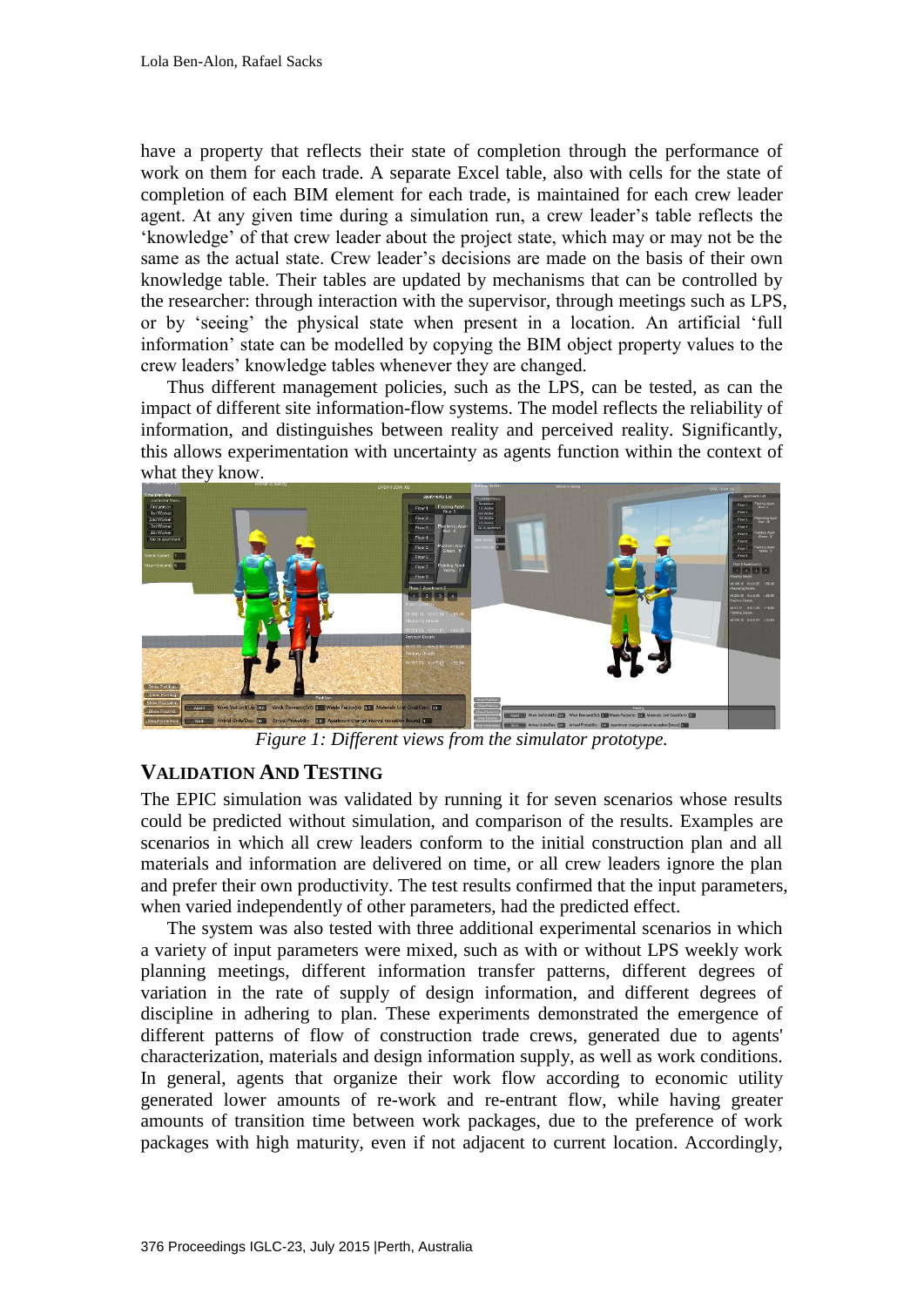the model allows modification of the transition fee within the economic utility function, giving rise to proximity preference.

Figure 2 shows the flow line and the arrival intervals of new design information for a scenario in which different crew leaders' agents have different motivations. Agents representing crew leaders of trade crews A,B and C are work plan driven: they will prefer to work according to the initial plan, which in this case is chronologically ordered from the first to the last floors. It can be seen that due to their rigidity to the work plan, they work in work packages though no design information has arrived, returning to some amount of rework. In contrast, agent D is economic utility driven. Accordingly, agent D does not attempt to execute tasks which were completed by previous trades while missing complete design information. It is only when the trades complete their re-work that the crew leader attempts to perform the work package.



*Figure 2: Flow line of the ninth scenario, together with the arrival of new design information (in plans)*

As expected, the time distribution of crew leader D, as shown in Figure 3, exhibits no tasks performed without design information, as well as no re-work. However, the agent has a long period of waiting, due to the need to wait for completion of prior trades.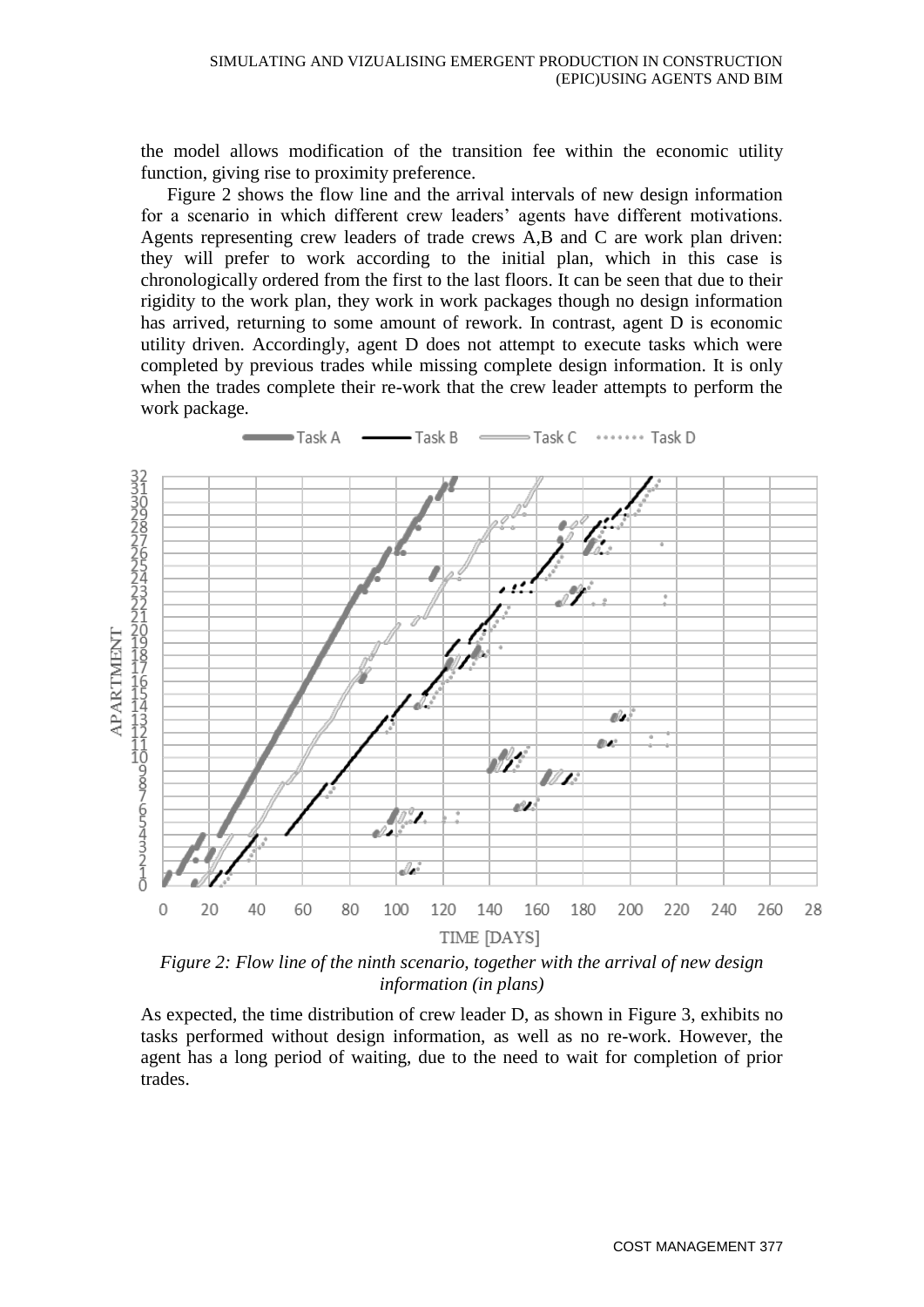

*Figure 3: The time distribution of each of the crew leaders' agents in scenario 9*.

### **CONCLUSION**

The results exhibit the interrelation between the researchers' input parameters, the trade crew agents' decision-making, and the emergent patterns of production sequence and productivity. By varying parameters of material supply stability, arrival of design information, and agent' behaviour (which varies from agent to agent according to contextual parameters like contract type, work demand, motivation etc.), we were able to generate different aggregate system performances. The resulting patterns for known conditions proved similar to those found in an actual project context on a construction site. Significantly, simulation runs with arbitrary parameter values resulted in production patterns that could not be predicted, demonstrating the emergent nature typical of real project outcomes.

The contribution of this research lies in the development and testing of the ABS and demonstration of its utility for testing the potential of different modes of production control and commercial terms on a construction site. Lean construction and BIM research has revealed the potential of novel ways to organize production on site that exploit the benefits of pull flow and thorough yet flexible planning. The EPIC simulation platform is uniquely capable of testing their impact because it models the complex, emergent patterns of production behaviour that result from the interaction of the myriad subcontracting teams and suppliers that perform construction work on and off site. In particular, the influence of each participant's knowledge, context and motivations on their day to day decisions about resource allocation and work sequence can be modelled in the ABS, while they could not be modelled using DES. Thus EPIC provides the first thorough, yet straightforward and reliable, tool to test different ideas for production control paradigms in construction that takes individual behaviour and uncertainty into account.

### **REFERENCES**

Antill, J. M. 1990. Critical path methods in construction practice. USA: John Wiley & Sons.

Ballard, G., 2000. Lean Project Delivery System™. *Lean Construction Institute: Research Agenda.* [online] Available at: [<http://www.leanconstruction.org.](http://www.leanconstruction.org/)>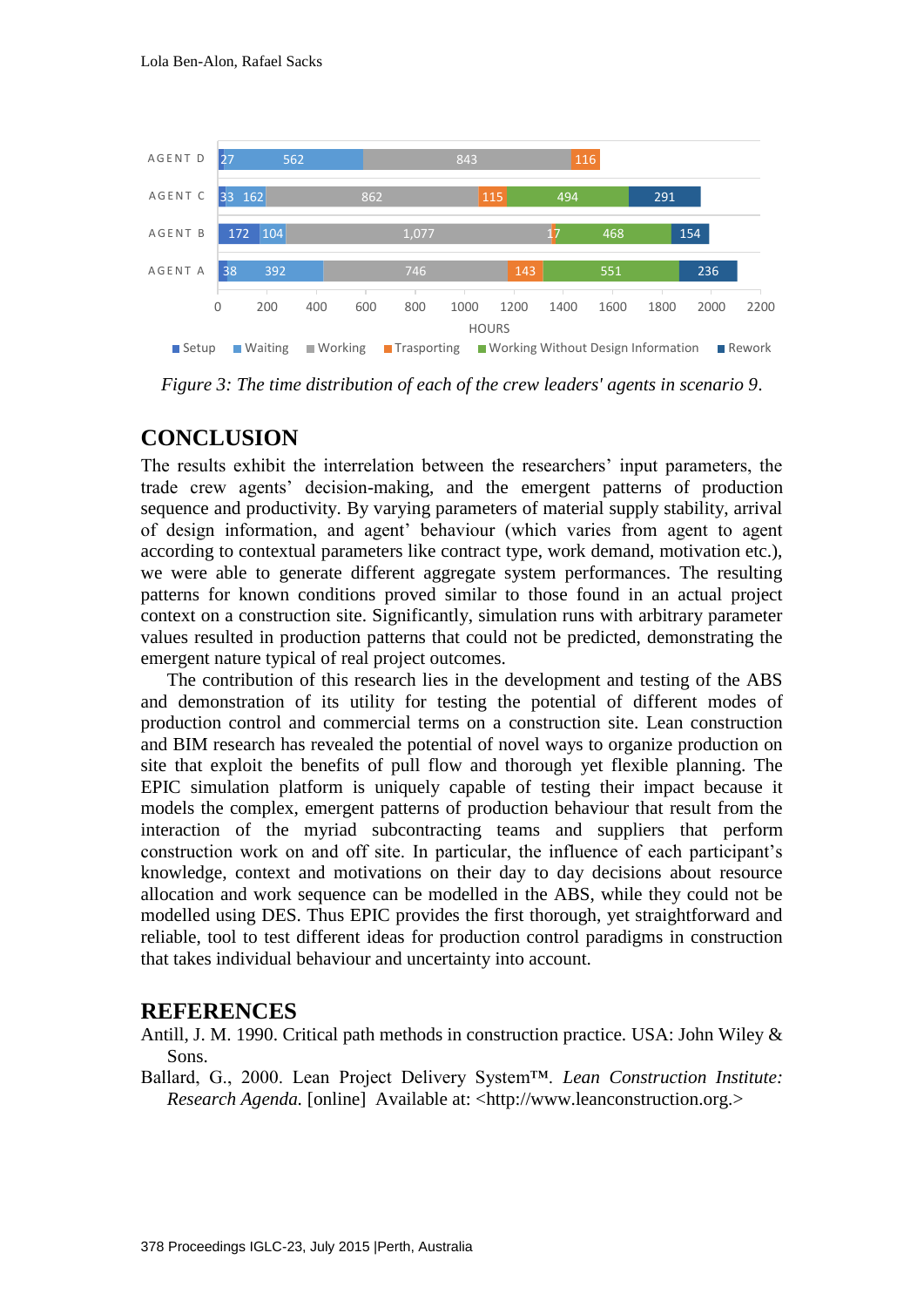Bertelsen, S., and Koskela, L. 2005. Approaches to managing complexity in project production. In: *Proc*. *13th Ann. Conf. of the Int'l. Group for Lean Construction*. Sydney, Australia, Jul. 19-21

Bonabeau, E., 1999. Editor's introduction: stigmergy. *Artificial Life,* 5(2), pp.95-96.

- Brodetskaia, I., Sacks, R., and Shapira, A., 2012. Stabilizing production flow of interior and finishing works with re-entrant flow in building construction. *Journal of Construction Engineering and Management,* 139(6), pp.665-674.
- Esquenazi, A. 2002. *Evaluation of Lean Construction Improvements using Computer Simulation.* MSc. Faculty of Civil and Environmental Engineering, Technion - Israel Institute of Technology, Haifa, Israel.
- Hendrickson, C., 1998. *Project Management for Construction,* Pittsburgh, Department of Civil and Environmental Engineering, Carnegie Mellon University.
- Howell, G. 1999., *Berkeley/Stanford CE&M Research Workshop,* [online] Available at:<http://www.ce.berkeley.edu/tommelein/CEMworkshop/Howell.pdf>
- Kim, K., and Kim, K. J. 2010., Multi-agent-based simulation system for construction operations with congested flows. *Automation in Construction*, 19(7), pp.867-874.
- Koskela, L. 2000. *An Exploration towards a Production Theory and Its Application to Construction.* PhD. Helsinki University of Technology.
- Klopfer, E., Scheintaub, H., Huang, W., Wendel, D., & Roque, R., 2009. The simulation cycle: Combining games, simulations, engineering and science using StarLogo TNG. *E-Learning and Digital Media*, 6(1), pp.71-96.
- Lahouti, A., and Abdelhamid, T. S. 2012. Cue-Based Decision-Making in Construction: An Agent-Based Modeling Approach. In: *Proc*. *20th Ann. Conf. of the Int'l. Group for Lean Construction*. San Diego, USA, Jul. 18-20
- Laufer, A. 1997., *Simultaneous management: managing projects in a dynamic environment.* New York: AMACOM.
- Lu, M., and Li, H., 2003. Resource-activity critical-path method for construction planning, *Journal of Construction Engineering and Management*, 129(4), pp.412- 420.
- LEAPCON. 2005. *Technion LEAPCON management simulation game.*[online] Available at: [<http://www.technion.ac.il/-~cvsacks/tech-leap.htm>](http://www.technion.ac.il/-~cvsacks/tech-leap.htm)[Accessed 21 November 2005].
- Macal, C. M., & North, M. J. 2005. Tutorial on agent-based modeling and simulation. In: *Proc*. *37th Ann. Conf. of the Winter Simulation.* Orlando, USA, Dec. 4-7
- Martinez J.C., 1996. *STROBOSCOPE: state and resource based simulation of construction processes*, Ph.D. University of Michigan.
- Martinez, J. C., and Ioannou, P. G. 1999., General purpose systems for effective construction simulation*. Journal of Construction Engineering and Management,* 125(4), pp.265–276.
- Morris, P. W. (Ed.). (1997). *The Management of Projects*. London: Thomas Telford.
- Sacks, R., and Harel, M. 2006., An economic game theory model of subcontractor resource allocation behaviour, *J.Constr. Manage. Econom.,* 24(8), pp.869–881.
- Sacks, R., Esquenazi, A., and Goldin, M. 2007., LEAPCON: Simulation of lean construction of high-rise apartment buildings, *Journal of Construction Engineering and Management,* 133(7), pp.529-539.